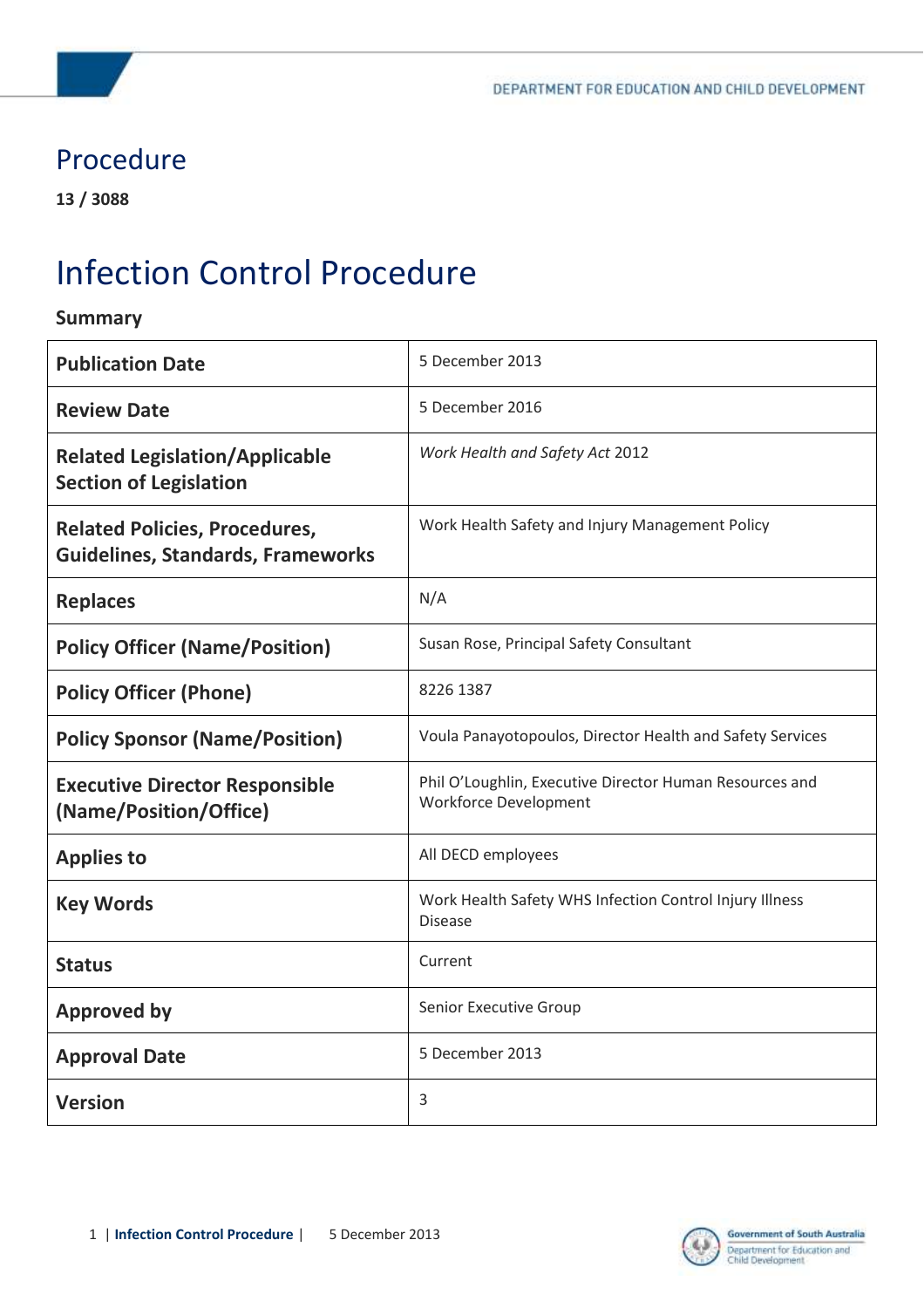

### REVISION RECORD

| <b>Date</b> | <b>Version</b> | <b>Revision Description</b>                                                                                            |
|-------------|----------------|------------------------------------------------------------------------------------------------------------------------|
| 5/12/2013   |                | Health and Safety Services review and consultation in line with<br>new Work Health and Safety Act and Regulations 2012 |

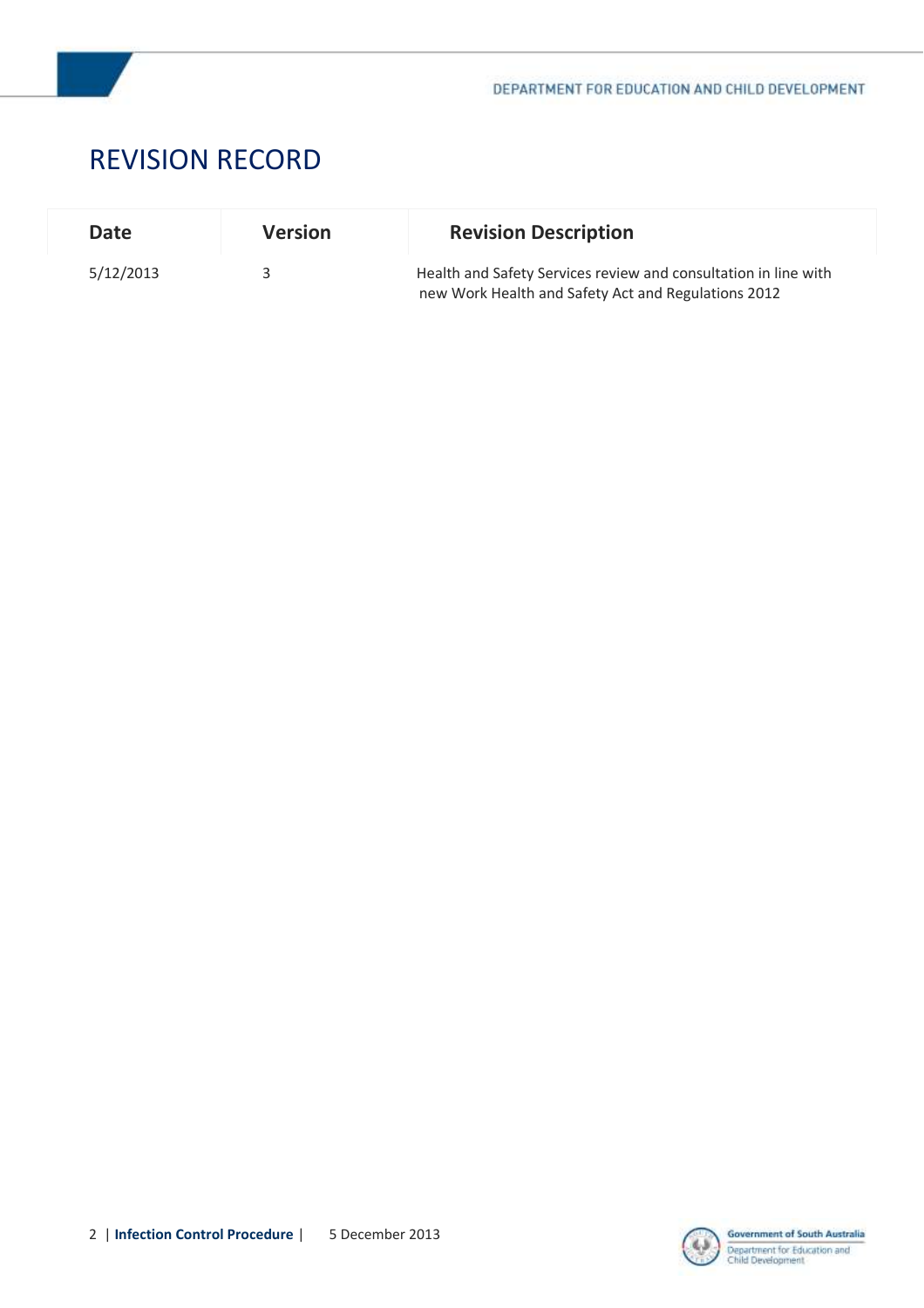# **CONTENTS**

| 4.1 |  |
|-----|--|
| 4.2 |  |
| 4.3 |  |
| 4.4 |  |
| 4.5 |  |
| 4.6 |  |
|     |  |
| 5.1 |  |
| 5.2 |  |
|     |  |
|     |  |
|     |  |
|     |  |
|     |  |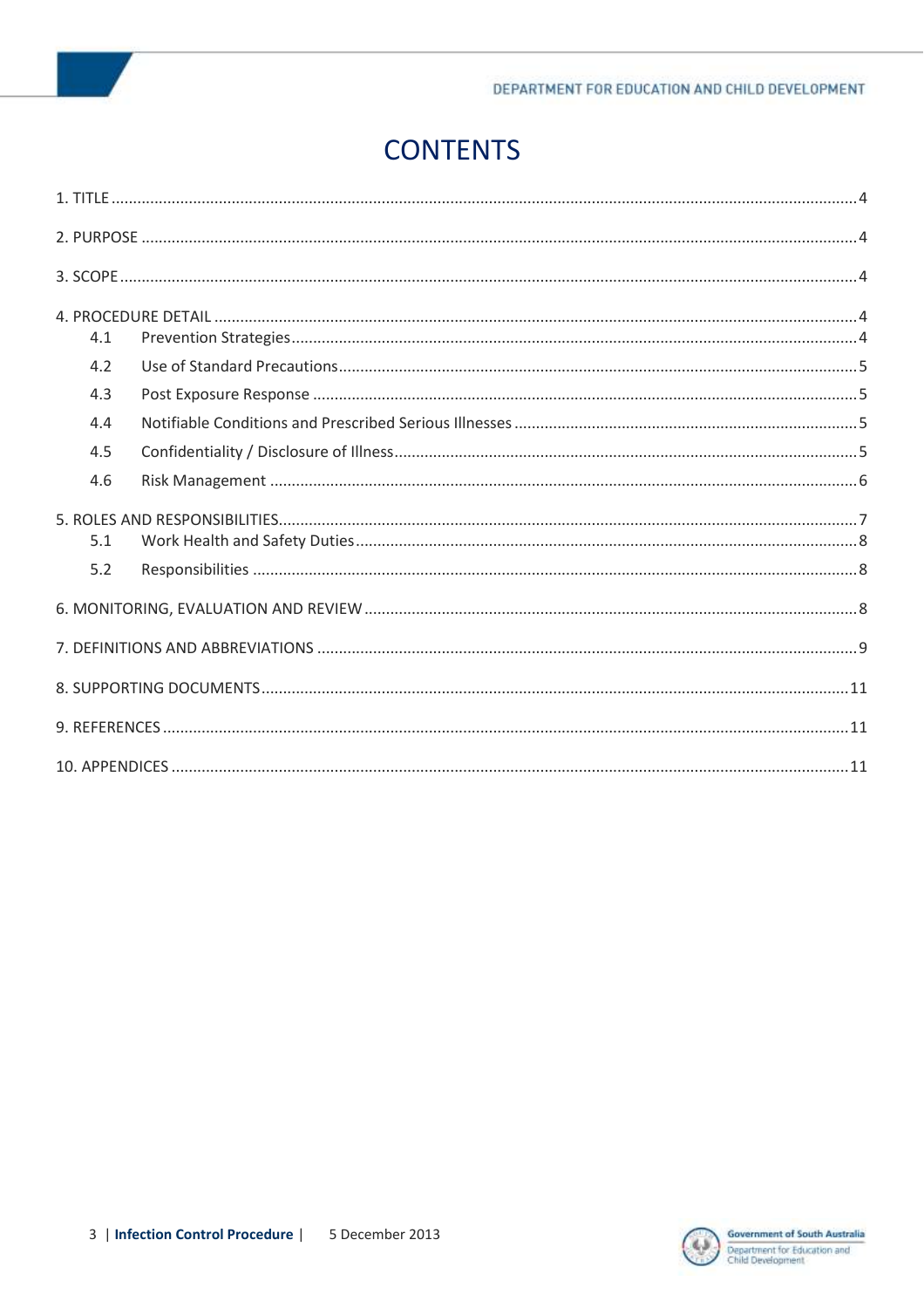# <span id="page-3-0"></span>1. TITLE

Infection Control Procedure

# <span id="page-3-1"></span>2. PURPOSE

The purpose of this procedure is to provide strategies for infection control and management of biological hazards to eliminate or minimise the level of risk to Department for Education and Child Development (DECD) workers, children, young people and other persons.

The objectives of this procedure are to ensure DECD, its officers and workers comply with all relevant legislation, Australian Standards, approved Codes of Practice and SA Health guidelines relating to infection control by ensuring:

- Officers and site managers effectively identify and manage the risks associated with infectious disease exposures in accordance with [DECD Risk Management Policy](https://myintranet.learnlink.sa.edu.au/library/document-library/policy/operations-and-management/audit-and-risk/risk-management-policy.pdf) and [Risk Management Framework](https://myintranet.learnlink.sa.edu.au/library/document-library/policy/operations-and-management/audit-and-risk/risk-management-framework.pdf) and appropriate SA Health infection control guidelines.
- Consultation occurs with DECD workers, other persons, health and safety representatives (HSRs) and health and safety committees (HSCs) where a risk of exposure to infectious diseases has been identified as part of the risk management process.
- Incident notifications occur in accordance wit[h Section 63 of the](http://www.austlii.edu.au/au/legis/sa/consol_act/sapha2011310/s63.html) *Public Health Act* 2011[, Section 38 of the](http://www.austlii.edu.au/au/legis/sa/consol_act/whasa2012218/s38.html) *Work [Health and Safety Act](http://www.austlii.edu.au/au/legis/sa/consol_act/whasa2012218/s38.html)* 2012 (WHS Act) an[d Regulation 699 of the Work Health and Safety Regulations 2012](http://www.austlii.edu.au/au/legis/sa/consol_reg/whasr2012327/s699.html) (WHS Regulations).
- Adequate information, instruction and training on standard precautions and the provision of personal protective equipment are provided to all DECD workers and other persons at risk of exposure to infectious diseases.

This procedure supports th[e Work Health Safety and Injury Management Policy.](https://myintranet.learnlink.sa.edu.au/library/document-library/policy/hr/health-and-safety/work-health-safety-and-injury-management-policy.pdf)

### <span id="page-3-2"></span>3. SCOPE

This procedure applies to all DECD activities.

### <span id="page-3-3"></span>4. PROCEDURE DETAIL

- <span id="page-3-4"></span>4.1 Prevention Strategies
	- 4.1.1 DECD will collaborate and cooperate with SA Health and the Communicable Disease Control Branch [\(CDCB\)](http://www.sahealth.sa.gov.au/wps/wcm/connect/public+content/sa+health+internet/about+us/department+of+health/public+health+and+clinical+systems/communicable+disease+control+branch) to ensure that adequate infection prevention, control and containment measures are adopted, monitored and reviewed to eliminate or minimise the risk of infectious disease exposure to DECD workers, children, young people and other persons. The extent of communication to parents, carers and the community will be based on the assessed risks of each case.
	- 4.1.2 A DECD funded vaccination program will be provided to DECD workers where a risk of infectious disease exposure has been identified through the risk assessment process.
	- 4.1.3 Site managers may apply to the Director Health and Safety Services, level 3, 31 Flinders Street, Adelaide SA 5000, telephone 8226 7555, Fax 8226 1177, for the reimbursement of specific vaccination costs incurred by DECD workers whose activities expose them to a high risk of infection which has been identified through the risk assessment process. Refer to Appendix 6 for transmission and vaccination [information.](https://myintranet.learnlink.sa.edu.au/library/document-library/procedure/hr/health-and-safety/hazards/appendix-6-transmission-and-vaccination-information.docx)

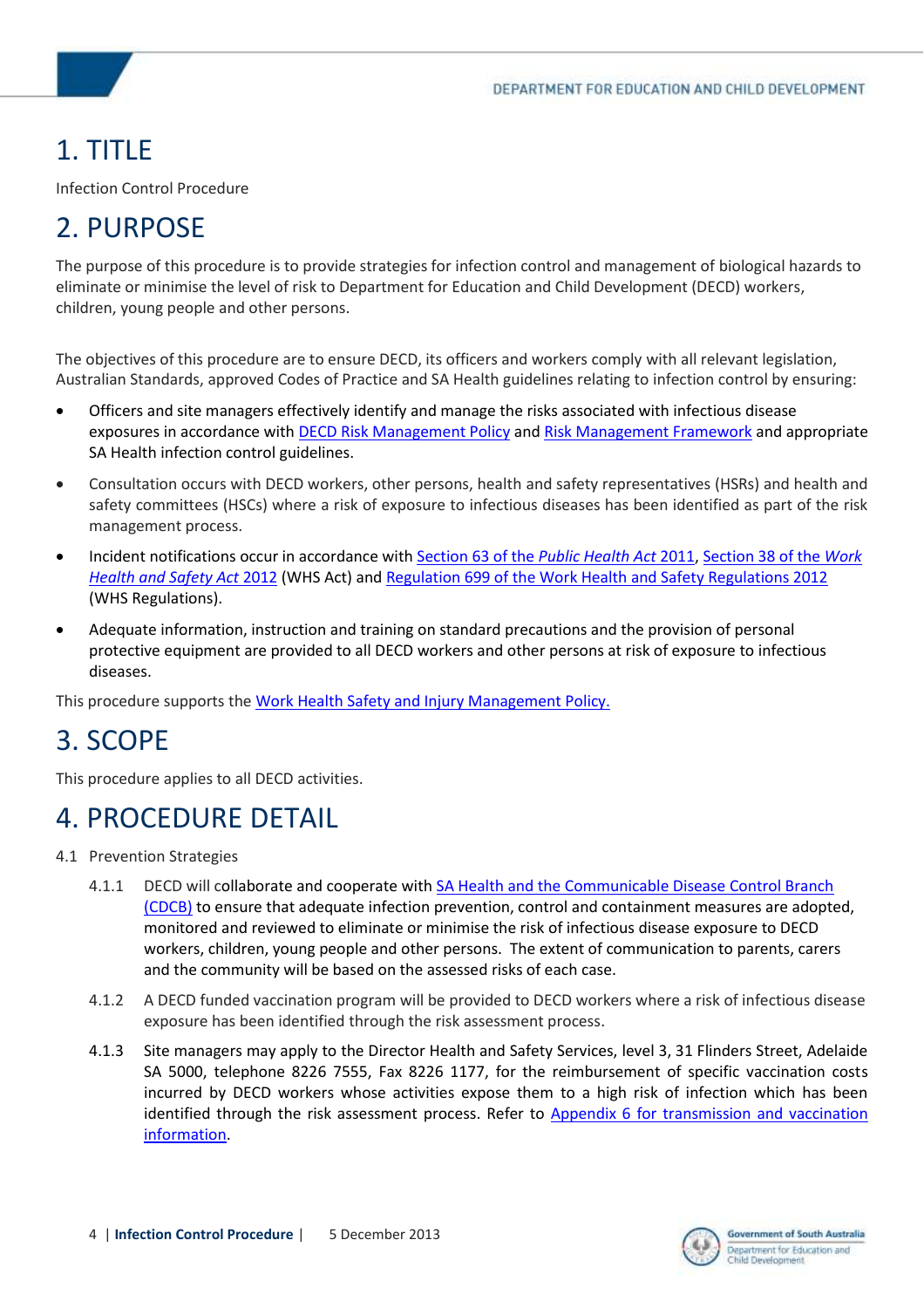- (a) The Director Health and Safety Services may approve vaccinations for other DECD workers on the completion of a risk assessment by the site manager eg. Q Fever. Contact Health and Safety Services on 8226 7555 for further advice.
- (b) An influenza vaccination program is centrally funded and the delivery of vaccinations is managed by the site. [Vaccination Reimbursement Form](https://myintranet.learnlink.sa.edu.au/library/document-library/procedure/hr/health-and-safety/hazards/appendix-8-flu-vaccnation-reimbursement-form.doc) (refer to Appendix 8) is available for DECD workers who are unable to attend a site group vaccination session.
- 4.1.4 Site managers must ensure that DECD workplaces adopt standard precautions, which assumes that all body substances are potentially infectious, and that appropriate personal protective equipment (PPE) is provided and used by DECD workers and other persons where required.
- <span id="page-4-0"></span>4.2 Use of Standard Precautions
	- 4.2.1 To prevent or minimise the spread of infectious diseases, all body substances must be treated as potentially infectious. The techniques used in handling body substances are known as standard precautions. [Standard Precautions](https://myintranet.learnlink.sa.edu.au/library/document-library/procedure/hr/health-and-safety/hazards/appendix-1-standard-precautions.docx) (refer to Appendix 1) must be followed when handling:
		- Blood, including dried blood.
		- Body substances including saliva, urine and faeces (but excluding sweat), regardless of whether they contain visible blood.
		- Broken skin (cuts and abrasions).
		- Mucous membranes (lining of nose, mouth and genitals).

#### <span id="page-4-1"></span>4.3 Post Exposure Response

[Post Exposure Response](https://myintranet.learnlink.sa.edu.au/library/document-library/procedure/hr/health-and-safety/hazards/appendix-2-post-exposure-response.docx) (refer to Appendix 2) provides detailed information on the processes site managers must follow in the event a DECD worker is exposed to blood or a body substance.

- <span id="page-4-2"></span>4.4 Notifiable Conditions and Prescribed Serious Illnesses
	- 4.4.1 Medical practitioners and pathology services who diagnose specific infectious diseases are required to notify the Chief Public Health Officer under [Section 64 of the](http://www.austlii.edu.au/au/legis/sa/consol_act/sapha2011310/s64.html) *Public Health Act* 2011. The Chief Public Health Officer is accountable for public health and communicable disease issues and they or their delegate may contact a DECD workplace as part of their investigation and surveillance requirements to prevent the spread of a notifiable condition within the community. In such cases, site managers are required to consult, cooperate and coordinate with any directions or instructions that are issued by the Chief Public Health Officer. This may include instructions on when and how parents, carers and the school community are to be informed of a notifiable condition. Refer to the list of [diseases or medical](https://myintranet.learnlink.sa.edu.au/library/document-library/procedure/hr/health-and-safety/hazards/appendix-3-notifiable-and-controlled-notifiable-conditions.docx)  [conditions that are notifiable under the](https://myintranet.learnlink.sa.edu.au/library/document-library/procedure/hr/health-and-safety/hazards/appendix-3-notifiable-and-controlled-notifiable-conditions.docx) *Public Health Act* 2011 (refer to Appendix 3).
	- 4.4.2 In accordance with [Section 38 of the WHS Act,](http://www.austlii.edu.au/au/legis/sa/consol_act/whasa2012218/s38.html) DECD also has a duty to notify SafeWork SA of certain prescribed serious illnesses as soon as possible. Refer to Appendix 4 [Incident Notification to SafeWork](hhttps://myintranet.learnlink.sa.edu.au/library/document-library/procedure/hr/health-and-safety/hazards/appendix-4-incident-notification-to-safework-sa-for-prescribed-serious-illnesses.docx)  [SA for Prescribed Serious Illnesses](hhttps://myintranet.learnlink.sa.edu.au/library/document-library/procedure/hr/health-and-safety/hazards/appendix-4-incident-notification-to-safework-sa-for-prescribed-serious-illnesses.docx) that are notifiable incidents under the WHS Act.
	- 4.4.3 Site managers must report all notifiable conditions and prescribed serious illnesses (omitting the name of the infected person) on the Incident and Response Management System (IRMS) as well as notify the Director Health and Safety Services on 8226 7555 as a matter of priority.
	- 4.4.4 The Minister for Education and Child Development, through the Office of the Chief Executive, will be advised of all notifiable conditions and prescribed serious illnesses notified by Chief Public Health Officer and where there is a public health risk to other members of the school community. The Office of the Chief Executive will consult with the Chief Public Health Officer prior to making this notification.
- <span id="page-4-3"></span>4.5 Confidentiality / Disclosure of Illness
	- 4.5.1 While DECD workers are required to notify their site manager of their absence from work as a result of illness, they are not required to disclose information of their illness or disease. However, if a worker or other person discloses information of their illness or disease, the site manager must keep the disclosure

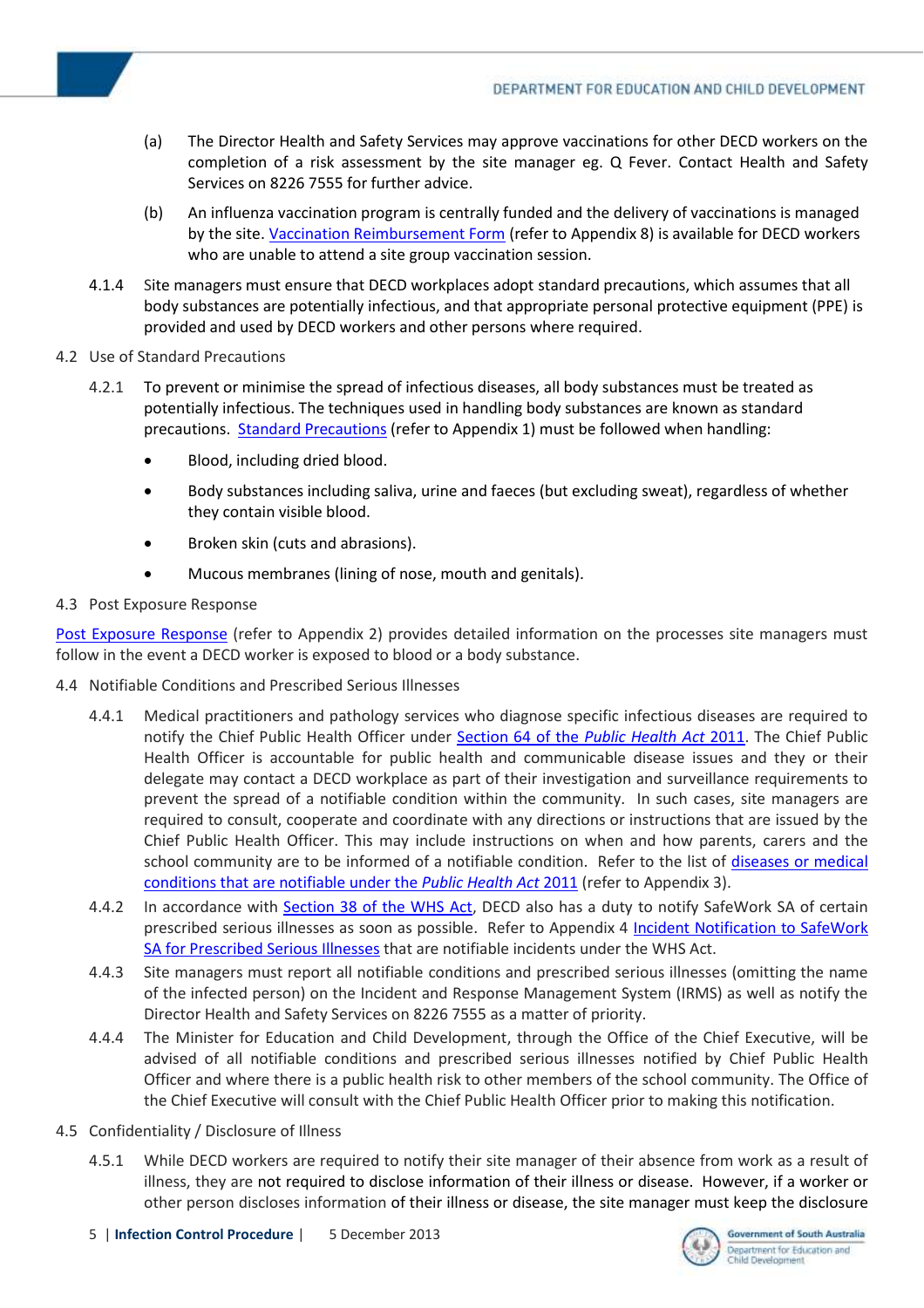confidential unless maintaining confidentiality places the health and safety of other persons at risk. S.99 (2) of the *[Public Health Act](http://www.austlii.edu.au/au/legis/sa/consol_act/sapha2011310/s98.html)* 2011 provides information on the circumstances when disclosure of information is required in the course of official duties.

4.5.2 Health and Safety Service can be contacted for advice about when it may be appropriate to maintain confidentiality, and when it may be reasonable and necessary to do otherwise in order to protect the health and safety of other persons.

#### <span id="page-5-0"></span>4.6 Risk Management

- 4.6.1 Hazard Identification
	- (a) [How to Manage Work Health and Safety Risks Code of Practice](http://www.safeworkaustralia.gov.au/sites/SWA/about/Publications/Documents/633/How_to_Manage_Work_Health_and_Safety_Risks.pdf) provides detailed information of the identification of general workplace hazards, the risk assessment process and risk controls to be taken to eliminate or minimise workplace risks. SA Health's website - [You've Got What](http://www.sahealth.sa.gov.au/wps/wcm/connect/ca4e8a004178eda39c9eff67a94f09f9/9024+You) also provides useful information on symptoms, treatment and prevention of infectious diseases.
	- (b) Infectious diseases are illnesses caused by the spread of microorganisms (eg. bacteria, viruses, fungi, parasites or prions) to humans from other humans, animals or the environment such as food, soil and water. Examples include but are not limited to:

| <b>Transition Medium</b>  | Disease Examples                                           |
|---------------------------|------------------------------------------------------------|
| Airborne / Droplet        | Common Cold, Influenza, Chickenpox, Measles, Mumps,        |
|                           | Rubella, Whooping Cough, Meningococcal Infection,          |
|                           | Legionnaires' Disease, Tuberculosis                        |
| Oral                      | Gastroenteritis, Giardia, Hepatitis A, Rotavirus, Worms,   |
|                           | Campylobacter                                              |
| <b>Body Substances</b>    | Hepatitis B and C, HIV, Cytomegalovirus                    |
| Soil                      | Tetanus, Giardia                                           |
| Contaminated Food & Water | Campylobacter, Cryptosporidium, Salmonella, Giardia,       |
|                           | Hepatitis A, Legionnaires' Disease                         |
| <b>Skin Contact</b>       | Impetigo (School Sores), Herpes Simplex (Cold Sores), Head |
|                           | Lice                                                       |
| Animals or insects        | Q Fever (cattle), Giardia, Ross River Virus (mosquito)     |
|                           |                                                            |

- (c) DECD workplaces are common sites for transmission of infectious diseases where DECD workers and other persons may be at risk of exposure through the following situations:
	- Large numbers of people in close contact on a daily basis eg. classrooms, open plan multi storey buildings.
	- The culture of workers, children, young people and other persons attending a DECD workplace when unwell.
	- Possible contact with asymptomatic carriers eg. before symptoms are present.
	- Hygiene issues eg. poor cough & sneeze etiquette.
	- Poor maintenance of ventilation systems.
	- Enrolment practices with/without translation services.
	- Working in close physical contact with high risk groups presenting a risk of Hepatitis A, B or C transmission, eg. special needs, new arrival and Aboriginal children and young people.
	- High risk roles and / or behaviours eg. designated first aid provider, aquatic centres, contact sports, special education, transitional accommodation, cleaning & maintenance.
- (d) Site managers are to identify all potential sources of infectious disease exposure through operational and curriculum activities in consultation with DECD workers, the HSR and HSC.

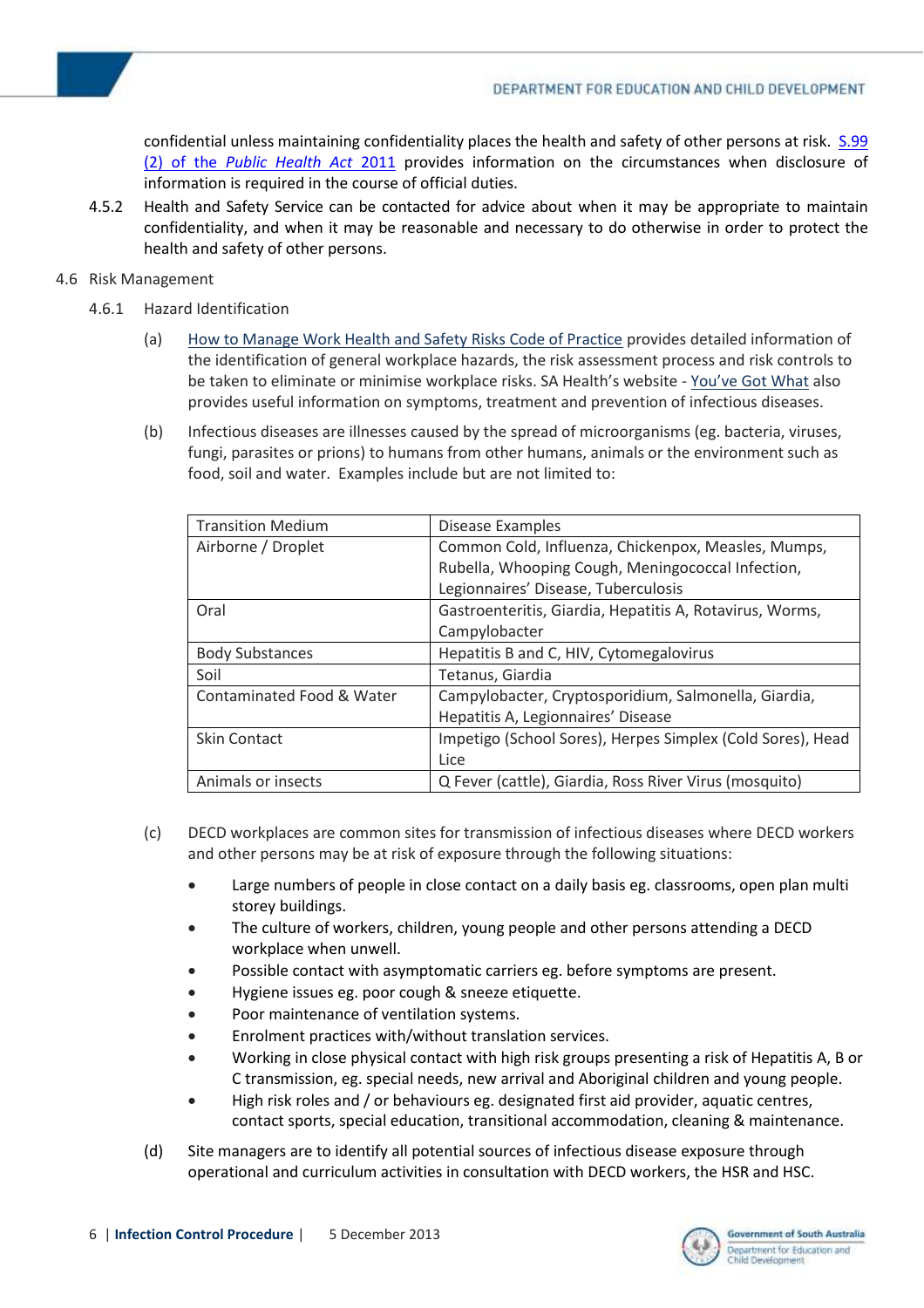#### 4.6.2 Risk Assessment

- (a) Site managers are to assess the risk of infection, taking into consideration the likelihood of infection from a particular hazard and the consequences if the person is infected. Refer to [Infection Control Risk Assessment Tool](https://myintranet.learnlink.sa.edu.au/library/document-library/procedure/hr/health-and-safety/hazards/appendix-7-infection-control-risk-assessment-form.doc) (Appendix 7).
- (b) Factors to consider include the frequency of exposure, levels of training and knowledge of DECD workers and other persons, the adequacy of existing controls that are currently in place and environmental factors.

#### 4.6.3 Risk Control

- (a) Site managers are to develop and implement risk controls, to eliminate or minimise the risks of infectious disease exposure, transmission, control and containment. Examples of risk controls include, but are not limited to:
	- Promote a high standard of cleanliness and hand hygiene practices in the workplace by ensuring hand-washing facilities are available.
	- Promote and provide training in the use of standard precautions eg. hand washing, washing food and drinking vessels and the use of PPE.
	- Inform DECD workers of the risks of potential exposure to infectious diseases and promote the DECD vaccination program where appropriate.
	- Inclusion of infectious diseases information and the use of standard precautions in induction processes.
	- Develop safe work procedures for cleaning of surfaces and disposal of body substance spills to eliminate or minimise the risk of exposure to infectious diseases.
	- Ensure ventilation systems are checked and maintained in accordance with maintenance schedules.
	- Ensure DECD workers who have been exposed to a body substance through a needle stick or sharps injury, receive advice from a medical practitioner regarding appropriate treatment within 48 hours.
	- Supply, maintaining and using protective equipment to minimise the risk of infection eg. disposable gloves, goggles, masks, aprons etc.
	- Observe the recommended minimum exclusion period for infectious conditions (Refer to Appendix 5).

#### 4.6.4 Monitoring and Review of Risk Controls

- (a) Site managers must ensure the effectiveness of risk controls that have been implemented in accordance with the hierarchy of risk control such as knowledge and awareness of workers, conformance to safe work practices, records management, impacts of new legislation, appropriate Australian Standards or SA Health and DECD specifications are regularly monitored and reviewed to ensure compliance with this procedure.
- (b) Site managers must also ensure that risk assessments and risk controls, including safe work practices, are reviewed within a five (5) year period in consultation with DECD workers, the HSR and HSCs where a risk of exposure to infectious diseases has been identified.

### <span id="page-6-0"></span>5. ROLES AND RESPONSIBILITIES

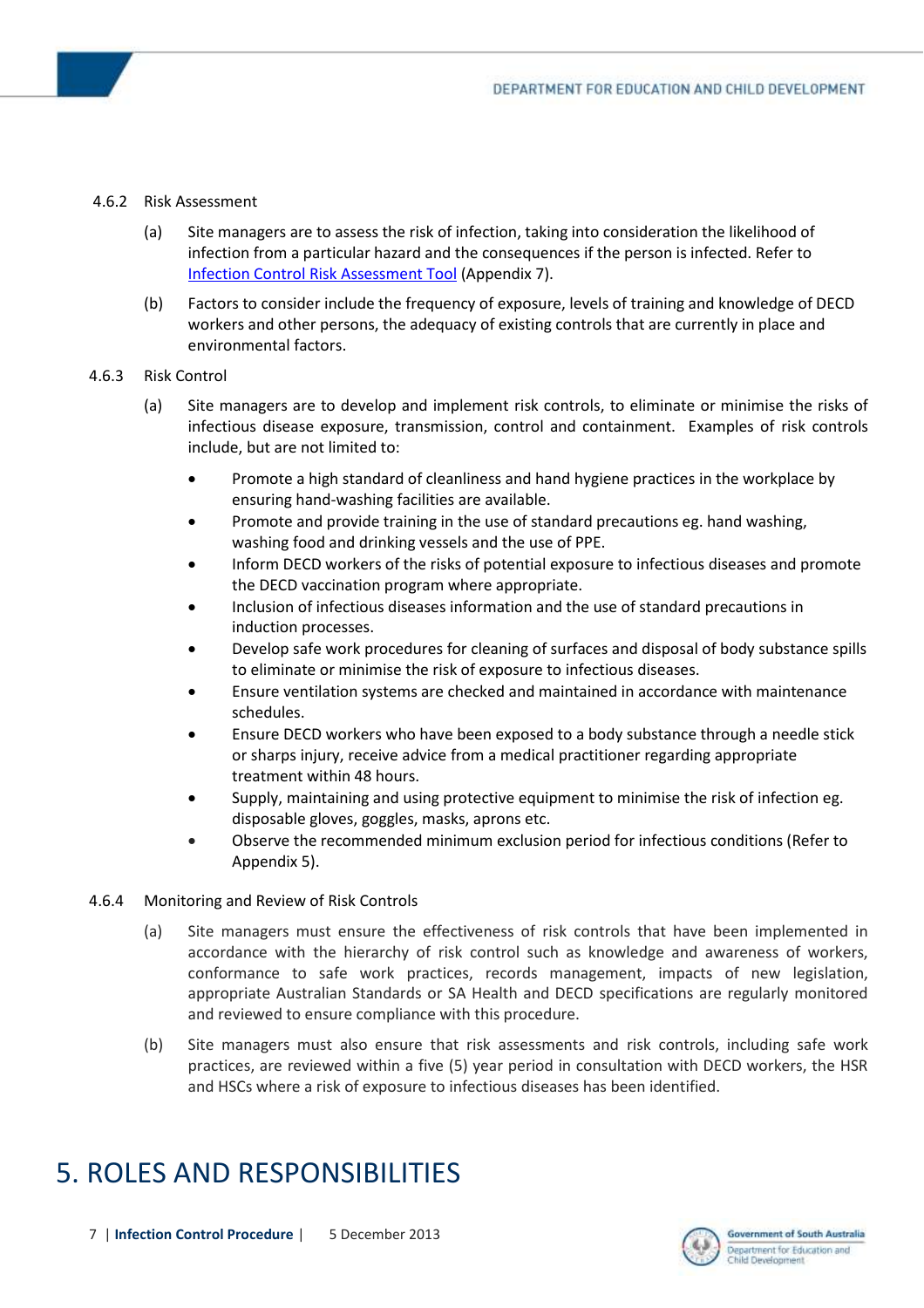#### <span id="page-7-0"></span>5.1 Work Health and Safety Duties

#### Refer to 4.1.1 of th[e Work Health Safety and Injury Management Policy.](http://www.decd.sa.gov.au/docs/documents/1/WorkHealthSafety.pdf)

<span id="page-7-1"></span>5.2 Responsibilities

| Role                                               | Authority/Responsibility for                                                                                                                                                                                                                                                                                                                                                                                                                                                                                                                                                                                                                                                                                                                                                                                                                                                                                                                                                                                       |
|----------------------------------------------------|--------------------------------------------------------------------------------------------------------------------------------------------------------------------------------------------------------------------------------------------------------------------------------------------------------------------------------------------------------------------------------------------------------------------------------------------------------------------------------------------------------------------------------------------------------------------------------------------------------------------------------------------------------------------------------------------------------------------------------------------------------------------------------------------------------------------------------------------------------------------------------------------------------------------------------------------------------------------------------------------------------------------|
| <b>Health and Safety</b><br>Committee (HSC)        | In accordance with Section 77 of the WHS Act, the functions of a health and safety<br>committee are:<br>To facilitate co-operation between DECD and workers in instigating, developing and<br>$\bullet$<br>carrying out measures designed to ensure the workers' health and safety at work.<br>To assist in developing standards, rules and procedures relating to health and safety<br>$\bullet$<br>that are to be followed or complied with at the workplace.<br>Any other functions prescribed by the regulations or agreed between DECD and the<br>$\bullet$<br>committee.                                                                                                                                                                                                                                                                                                                                                                                                                                     |
| <b>Health and Safety</b><br>Representatives (HSRs) | In accordance with Section 68 of the WHS Act, HSRs have powers and functions. They are<br>to:<br>Represent the workers in the work group in matters relating to work health and<br>$\bullet$<br>safety.<br>Monitor the measures taken by DECD in compliance with this Act in relation to<br>$\bullet$<br>workers in the work group.<br>Investigate complaints from members of the work group relating to work health and<br>$\bullet$<br>safety.<br>Inquire into anything that appears to be a risk to the health or safety of workers in<br>the work group, arising from the conduct of DECD.                                                                                                                                                                                                                                                                                                                                                                                                                     |
| <b>Officers</b>                                    | Must ensure reasonable steps are taken to comply with due diligence requirements in<br>relation to infection control.                                                                                                                                                                                                                                                                                                                                                                                                                                                                                                                                                                                                                                                                                                                                                                                                                                                                                              |
| Site Manager                                       | Site managers must ensure:<br>All risks of exposure to infectious diseases are identified and risk controls<br>$\bullet$<br>implemented to prevent the spread of infection in consultation with DECD workers,<br>the HSR and HSC.<br>DECD workers at risk of exposure are provided with information, instruction and<br>٠<br>training in standard precautions, hand hygiene and cough and sneeze etiquette.<br>Promote the DECD vaccination program to DECD workers.<br>٠<br>Support workers by ensuring they receiving appropriate treatment and counselling<br>$\bullet$<br>when exposed to a body substance as a result of a needle stick or sharps injury.<br>Maintain confidentiality of personal information where required.<br>٠<br>Provide appropriate personal protective equipment (PPE) where required.<br>Report all notifiable infectious diseases on Incident Response Management System<br>$\bullet$<br>(IRMS) and the Director Health and Safety Services on 8226 7555 as a matter of<br>priority. |
| Workers                                            | Must ensure they:<br>Follow standard precautions at all times when handling body substances.<br>$\bullet$<br>Report all needle stick and sharps injuries to the site manager and seek appropriate<br>$\bullet$<br>first aid / medical treatment as soon as possible.                                                                                                                                                                                                                                                                                                                                                                                                                                                                                                                                                                                                                                                                                                                                               |

### <span id="page-7-2"></span>6. MONITORING, EVALUATION AND REVIEW

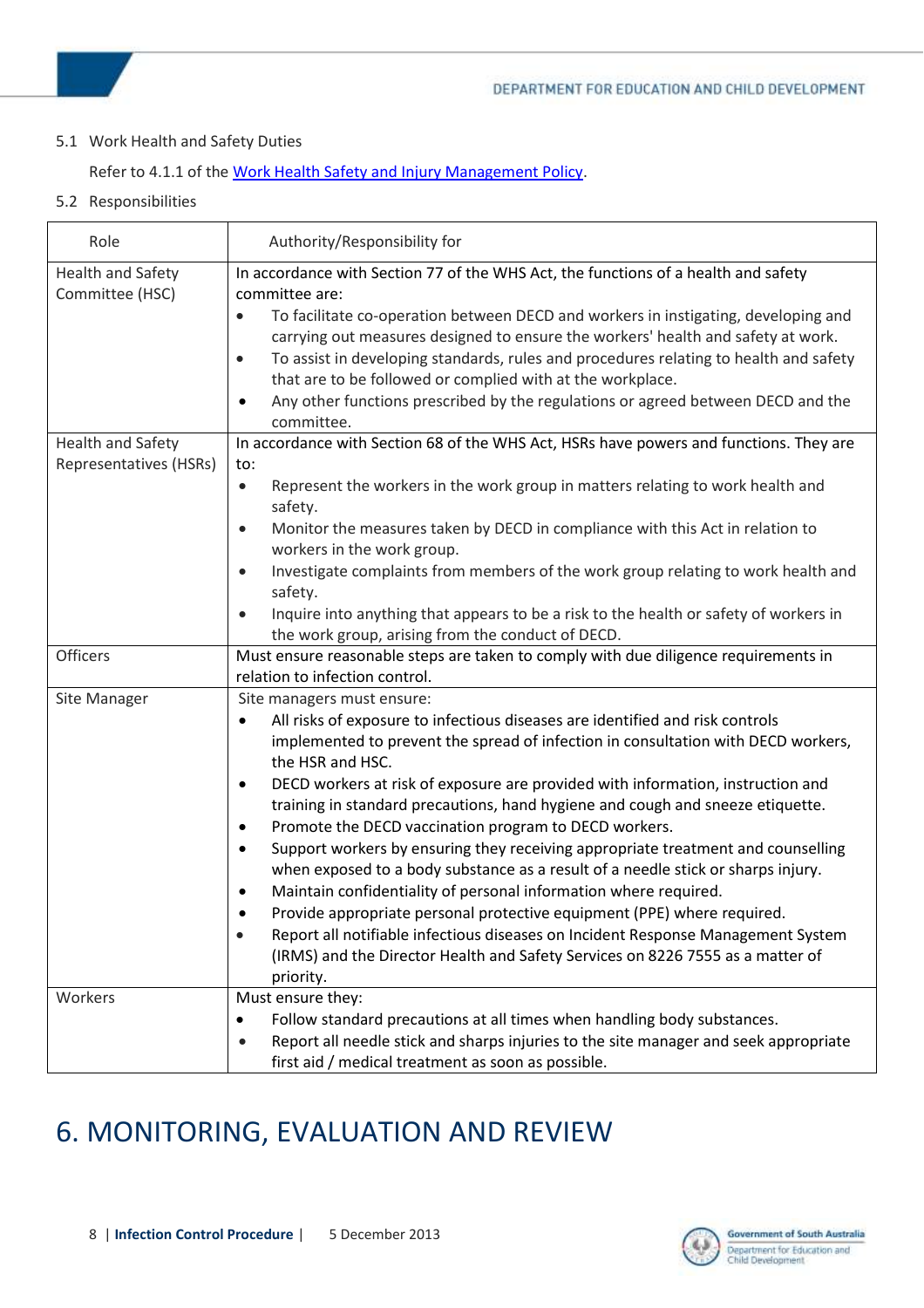- 6.1 This procedure will be subject to review every 3 years by Health and Safety Services, in consultation with the DECD Work Health and Safety Committee and State WHS Consultative Committee or earlier if there has been a change in any legislation, Australian Standards or DECD specifications.
- 6.2 Site managers must review and evaluate the effectiveness of their infection control processes every 12 months. This requirement will be monitored by Health and Safety Services through the WHS Business Manager System. Compliance outcomes will be reported to the DECD Work Health and Safety Committee and State WHS Consultative Committee as part of the WHS&IM Management Review process.
- 6.3 Site managers must ensure that workers and others are consulted and provided with any necessary information, instruction, training and supervision to ensure infection control is managed safely and the risk controls are effective.
- 6.4 The effectiveness of this procedure will be evaluated and reviewed through regular internal audit processes. Compliance outcomes will be reported to the DECD Work Health and Safety Committee and State WHS Consultative Committee as part of the WHS&IM Management Review process.

| Term                                      | <b>Meaning</b>                                                                                                                                                                                                                       |
|-------------------------------------------|--------------------------------------------------------------------------------------------------------------------------------------------------------------------------------------------------------------------------------------|
| <b>Controlled Notifiable</b><br>Condition | A disease or medical condition that is a controlled notifiable condition, or taken to be a<br>controlled notifiable condition, under Part 10 of the Public Health Act 2011.                                                          |
| <b>DECD</b>                               | The Department for Education and Child Development.                                                                                                                                                                                  |
| <b>DECD</b> specifications                | Include guidelines, fact sheets, standards or any other guidance material developed and<br>approved by DECD and available on the DECD website.                                                                                       |
| <b>Disease</b>                            | A pathological condition of a part, organ, or system of the body resulting from various causes,<br>such as infection, genetic defect or environmental stress, and characterised by an identifiable<br>group of signs or symptoms.    |
| <b>Exclusion Period</b>                   | The time during which an infected person must be excluded from a school, pre-school or child<br>care centre to prevent the spread of infectious diseases to other persons.                                                           |
| Health and Safety<br>Committee (HSC)      | Means an established committee for the purposes of facilitating consultation and cooperation<br>between a PCBU and workers in accordance with Division 4 of the Work Health and Safety Act<br>2012.                                  |
| Health and Safety<br>Representative (HSR) | Means an elected Health and Safety Representative in accordance with Division 3 of the Work<br>Health and Safety Act 2012.                                                                                                           |
| Hierarchy of Risk Control                 | A formal process of applying risk controls to achieve the most effective control of risks. The<br>controls within the hierarchy must be applied in order, and as far as is reasonably practicable at<br>each level of the hierarchy. |
|                                           | The classifications of controls within the hierarchy are:                                                                                                                                                                            |
|                                           | Elimination<br>$\bullet$                                                                                                                                                                                                             |
|                                           | Substitution<br>٠                                                                                                                                                                                                                    |
|                                           | Isolation<br>$\bullet$<br><b>Engineering Controls</b>                                                                                                                                                                                |
|                                           | <b>Administrative Controls</b>                                                                                                                                                                                                       |
|                                           | Personal Protective Equipment                                                                                                                                                                                                        |

### <span id="page-8-0"></span>7. DEFINITIONS AND ABBREVIATIONS

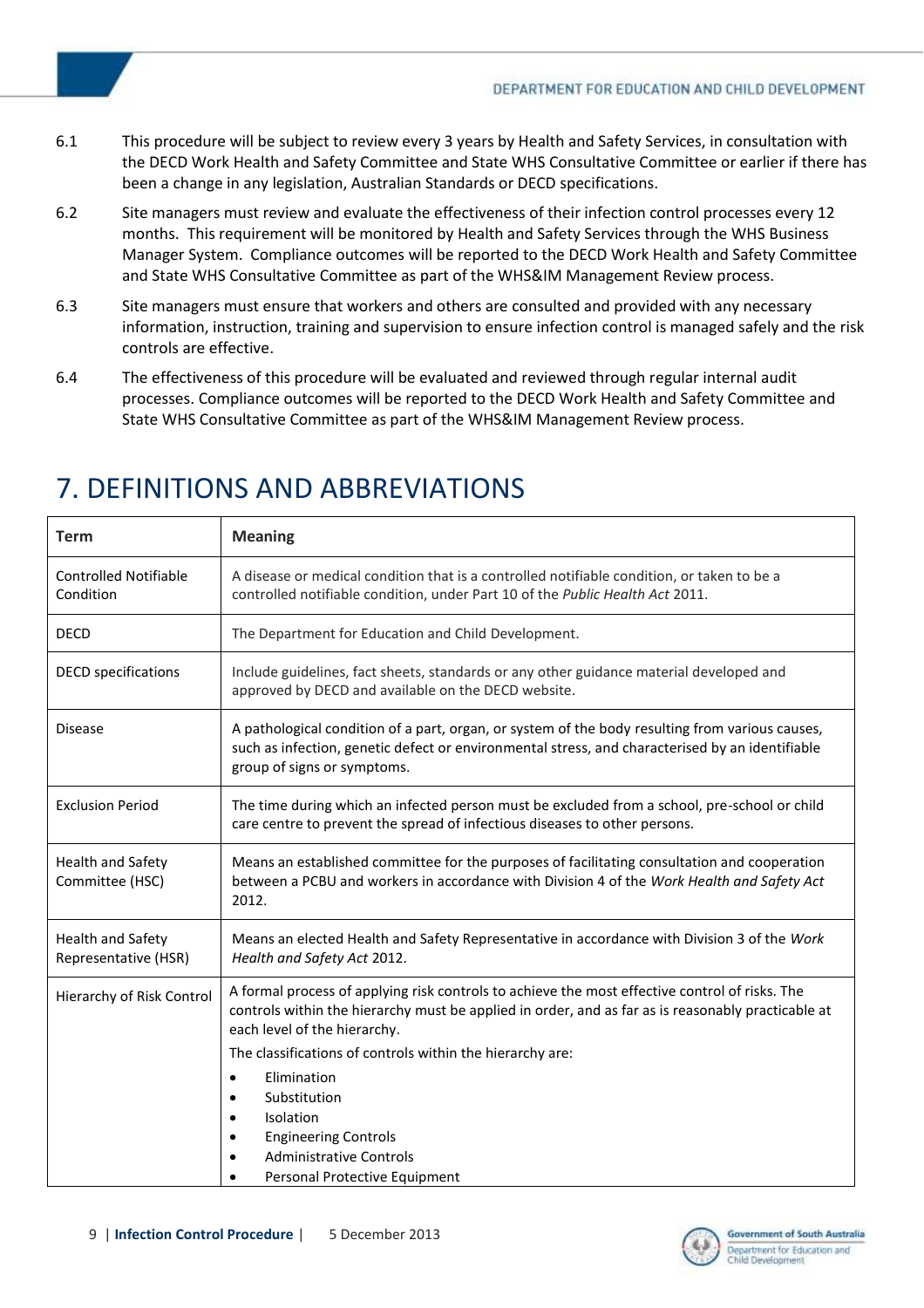#### DEPARTMENT FOR EDUCATION AND CHILD DEVELOPMENT

 $\overline{\phantom{a}}$ 

| A disease that due to a specific agent or organism can be transmitted from an organisms or<br>inanimate source (eg. water, food, soil) to a susceptible host.                                                                                                                                                                                                                                                                                                                                                                                                                                                                       |
|-------------------------------------------------------------------------------------------------------------------------------------------------------------------------------------------------------------------------------------------------------------------------------------------------------------------------------------------------------------------------------------------------------------------------------------------------------------------------------------------------------------------------------------------------------------------------------------------------------------------------------------|
| Incident Response Management System                                                                                                                                                                                                                                                                                                                                                                                                                                                                                                                                                                                                 |
| A person registered under the Health Practitioner Regulation National Law to practice in the<br>medical profession (other than as a student).                                                                                                                                                                                                                                                                                                                                                                                                                                                                                       |
| Indicates that a process is a legislative, Australian Standard, SA Health Instruction or DECD<br>specification requirement.                                                                                                                                                                                                                                                                                                                                                                                                                                                                                                         |
| A disease or medical condition that is a notifiable condition under Part 9 of the Public Health Act<br>2011                                                                                                                                                                                                                                                                                                                                                                                                                                                                                                                         |
| A service in which human tissue, human fluids or human body products are subjected to<br>analysis for the purposes of the prevention, diagnosis or treatment of disease in human beings                                                                                                                                                                                                                                                                                                                                                                                                                                             |
| Person conducting a business or undertaking and is defined in Section 5 of the Work Health and<br>Safety Act 2012.                                                                                                                                                                                                                                                                                                                                                                                                                                                                                                                  |
| Personal Protective Equipment.                                                                                                                                                                                                                                                                                                                                                                                                                                                                                                                                                                                                      |
| A prescribed illness or disease that is a notifiable incident under Sections 35 and 36 of the<br>Work Health and Safety Act 2012.                                                                                                                                                                                                                                                                                                                                                                                                                                                                                                   |
| A safe system of work is an inclusive concept that covers all aspects of the organisation of work<br>processes including planning, consultation, policies, procedures, risk controls, PPE, information,<br>instruction and training.                                                                                                                                                                                                                                                                                                                                                                                                |
| Senior Executive Group.                                                                                                                                                                                                                                                                                                                                                                                                                                                                                                                                                                                                             |
| Any person who has the responsibility, management or control of a DECD workplace or work<br>unit. This includes but is not limited to Executive Directors, Directors, Education Directors,<br>Principals, Pre-school Directors, Out of School Hours Care Coordinators, Managers and<br>Supervisors.                                                                                                                                                                                                                                                                                                                                 |
| Is a basic level of infection control precautions eg. hand hygiene, use of appropriate PPE and<br>waste disposal, which are used, as a minimum, to reduce the spread of pathogens and the<br>transmission of infectious diseases.                                                                                                                                                                                                                                                                                                                                                                                                   |
| Work Health and Safety Act 2012                                                                                                                                                                                                                                                                                                                                                                                                                                                                                                                                                                                                     |
| Work Health and Safety Regulations 2012                                                                                                                                                                                                                                                                                                                                                                                                                                                                                                                                                                                             |
| Section 7 of the Work Health and Safety Act 2012 states:<br>A person is a worker if the person carries out work in any capacity for a person conducting a<br>business or undertaking, including work as-<br>(a) an employee; or<br>(b) a contractor or subcontractor; or<br>(c) an employee of a contractor or subcontractor; or<br>(d) an employee of a labour hire company who has been assigned to work in the person's<br>business or undertaking; or<br>(e) an outworker; or<br>(f) an apprentice or trainee; or<br>(g) a student gaining work experience; or<br>(h) a volunteer; or<br>a person of a prescribed class.<br>(i) |
|                                                                                                                                                                                                                                                                                                                                                                                                                                                                                                                                                                                                                                     |

**r**